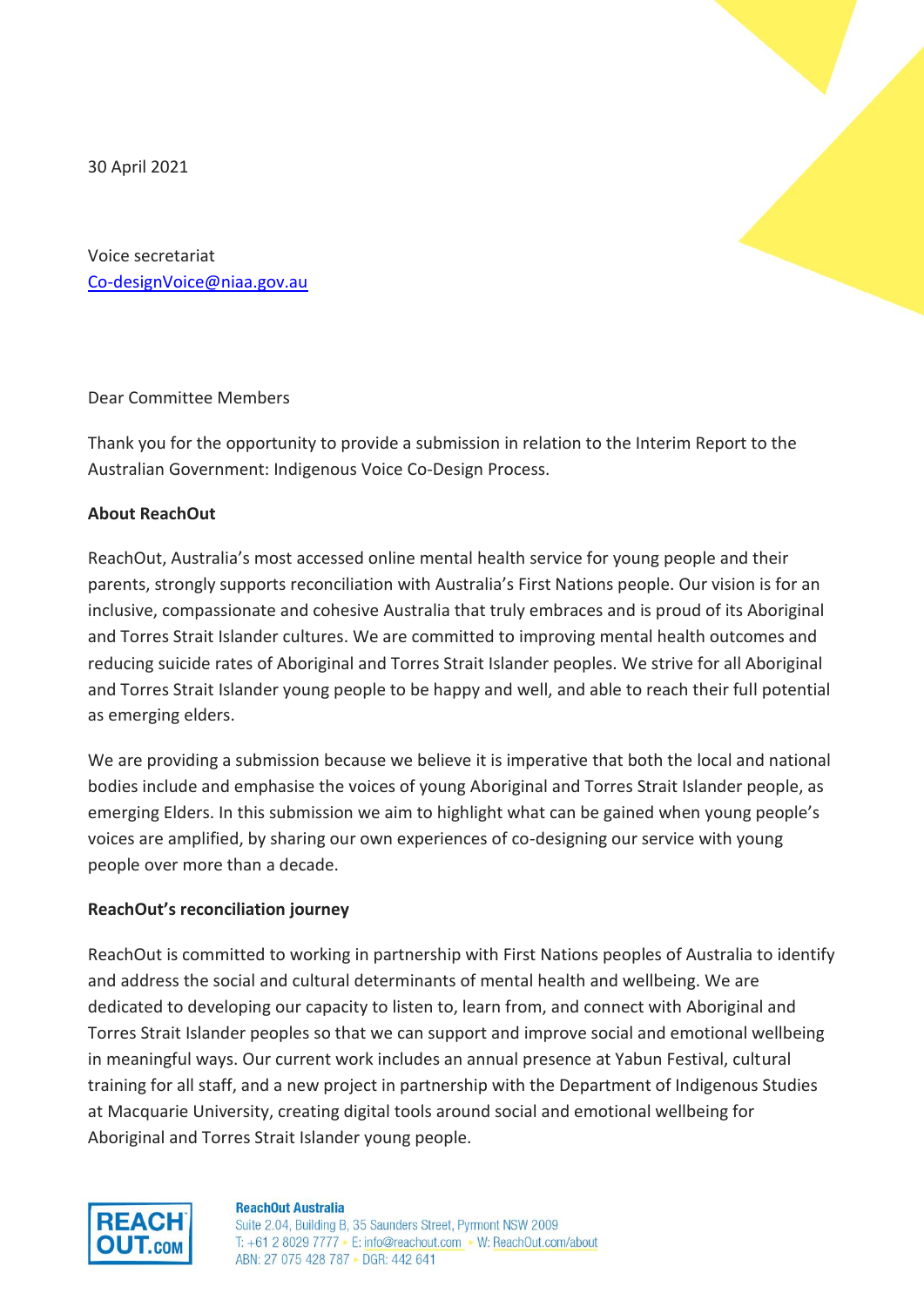Key to this work is connecting with and supporting parents and families, elders, educators and the organisations and communities that support young people and families. We also extend our commitment to becoming an Aboriginal and Torres Strait Islander employer of choice and to working with Aboriginal and Torres Strait Islander suppliers.

We acknowledge that in our commitment to supporting Aboriginal and Torres Strait Islander young people there is a lot more work to do. We are proud of our partnerships with the people and organisations who are supporting and guiding us in this work. Underpinning these goals and actions is our overarching philosophy of learning from Aboriginal and Torres Strait Islander peoples and engaging in reciprocal partnerships.

ReachOut welcomes the opportunity to contribute to the co-design process. While the Voice and ReachOut's work as a mental health service provider are obviously not directly comparable, we hope that our experiences and the findings from our work may be informative and useful.

## **Benefits of co-design with young Aboriginal and Torres Strait Islander people**

Co-design is vitally important when working with a youth audience as their needs, service preferences, expectations and the way that they will engage with services are starkly different to adult populations. Co-design with the communities and groups that services are intended for has emerged as a key theme in the various reviews and reforms processes, this has been seen in particular at our work at ReachOut, where our co-design with young people emphasise their needs in the mental health system.

Methods that facilitate co-design through ongoing engagement and feedback processes ensure young people are heard, validated and respected. By enabling young people to have their say on the issues impacting their lives, ReachOut is able to ensure that our response is representative of their needs. After all, we must empower young people to take ownership of their experiences, decisions and, in our case, be experts on their mental health.

Youth participation is also a valuable way to build the skills and capabilities of young people. A study of youth participants at ReachOut showed that 69% reported an increased sense of belonging, 62% reported increased problem solving skills, 73% reported increased confidence, 64% reported increased communication skills and over 70% reported they increased their involvement with other civic or sporting groups. Therefore, we believe that having strong youth engagement in an Indigenous voice to parliament should be seen as crucial in the development of future leaders.

# **Promoting the Social and Emotional Wellbeing of Aboriginal and Torres Strait Islander young people**

The high rates of mental ill-health and suicide amongst young people from Aboriginal and Torres Strait Islander communities are unacceptable, and often preventable. The mental health gap